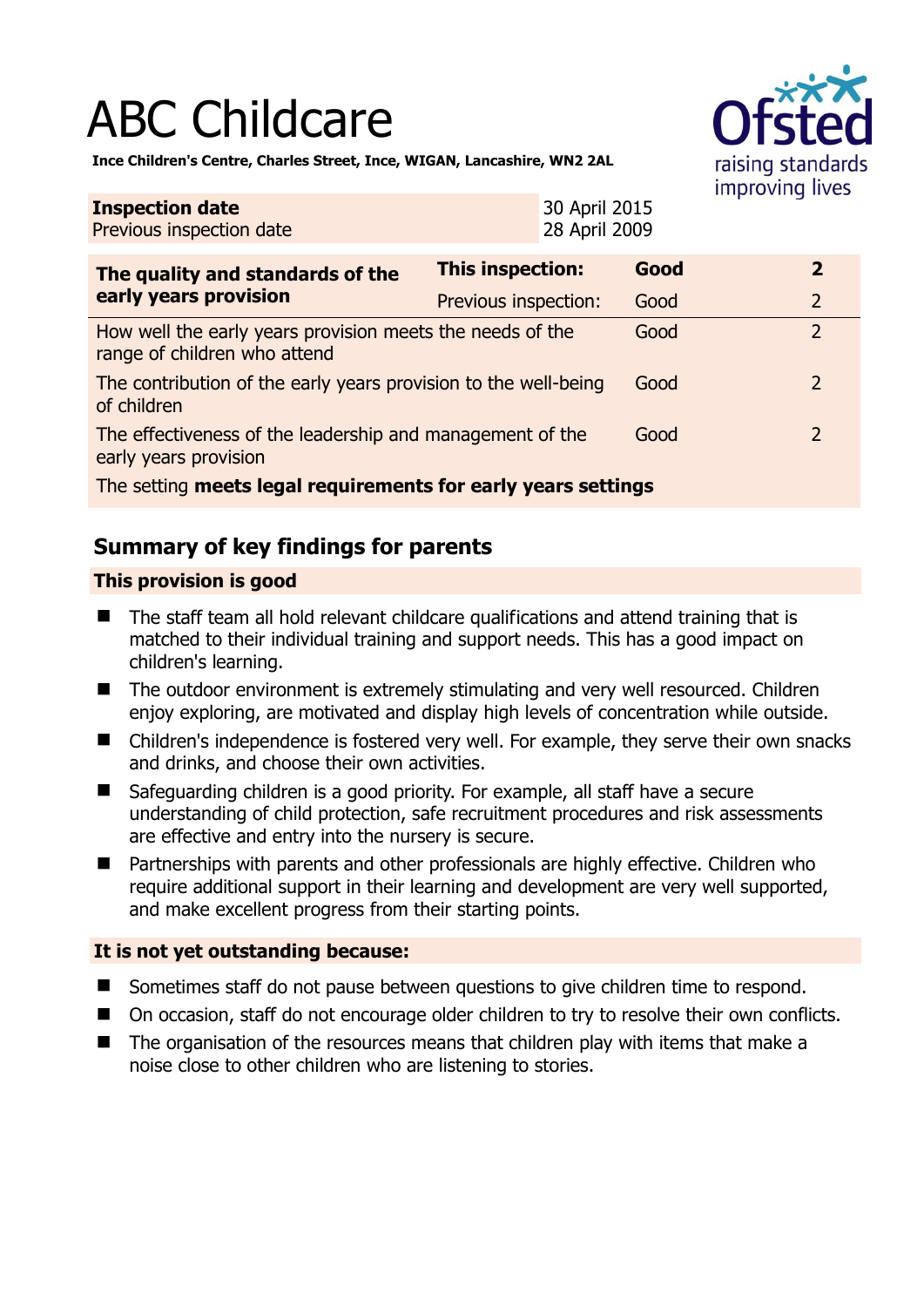# **What the setting needs to do to improve further**

#### **To further improve the quality of the early years provision the provider should:**

- enhance children's communication skills further by consistently giving them time to respond to questions
- review the organisation of some resources so that children engaged in quiet activities can listen without minor distractions
- build on opportunities for older children to work out how to solve their own conflicts in preparation for school.

### **Inspection activities**

- The inspector observed the activities and experiences offered to children both inside and outdoors.
- The inspector completed joint observations with the manager.
- The inspector held a meeting with the manager and the nominated person. The inspector also looked at relevant documentation, such as the nursery's self-evaluation and evidence of the suitability of staff working in the nursery.
- The inspector spoke to a small selection of parents and children during the inspection and took account of their views.

**Inspector**  Karen McWilliam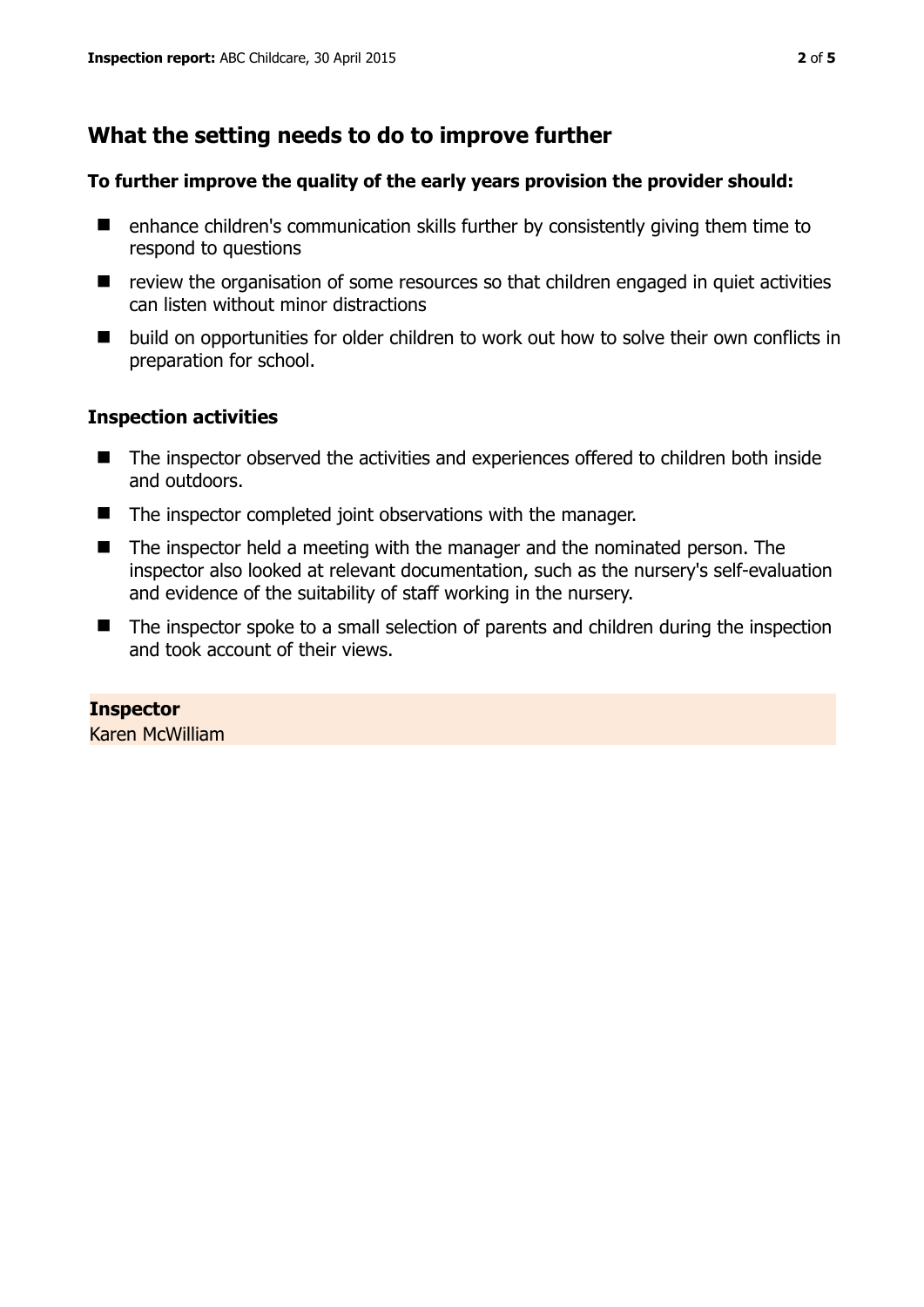## **Inspection findings**

#### **How well the early years provision meets the needs of the range of children who attend. This is good**

Staff plan a wide range of activities that motivate children to learn. For example, they thoroughly enjoy cleaning the cars outdoors. Activities such as this promote a wealth of learning opportunities, such as mathematics. Staff complete regular observations of children and rigorously monitor the progress they make. As a result, children make good progress and acquire the skills needed for school. Staff constantly interact with the children and overall they skilfully challenge their learning. However, on occasion staff do not maximise opportunities to promote children's language skills. For example, during language activities staff do not pause in between questions in order for children to respond. Therefore, children do not fully understand what is being asked. Staff have implemented an excellent range of strategies to involve parents in their child's learning. For example, parents contribute to children's ongoing assessments and complete activities at home with their child. This complements their learning in the nursery well.

#### **The contribution of the early years provision to the well-being of children is good**

The nursery and outdoor spaces are safe. Children are very happy, have settled in well and have formed strong friendships with their friends and staff. Children have access to a good range of toys and equipment indoors. However, some noisier resources are set up near to where quiet activities are taking place. This is sometimes distracting. For example, children play with pebbles next to where other children are listening to stories. Staff are extremely polite and courteous and are excellent role models for the children. As a result, children behave appropriately, and any minor disputes are calmly and positively managed. However, on occasion staff miss opportunities for older children to manage their own conflicts by asking them how they feel it could be resolved. Children eat healthy snacks and wash their hands when required. In addition, they have good access to the outdoors where they exercise in the fresh air. This supports children to develop healthy habits. Staff ensure children are emotionally prepared for school by ensuring they have the skills and confidence needed.

#### **The effectiveness of the leadership and management of the early years provision is good**

The manager is committed and passionate about her role. The staff team work very well together. Staff also have shared aims about what needs to improve and what is working well. For example, their previous recommendations have been addressed. The manager constantly reflects on the service they provide and she ensures the views of parents are included. The manager keeps a close check on children's progress and the activities that are provided. Consequently, any gaps in the programmes are identified and addressed and children make good progress. The manager monitors the staff practice and they attend regular supervision meetings. This effectively identifies any training and support needs. Staff have a good understanding of the importance of liaising with teachers when the times arrives for children to move on to school. This ensures a consistent and complementary approach to their learning.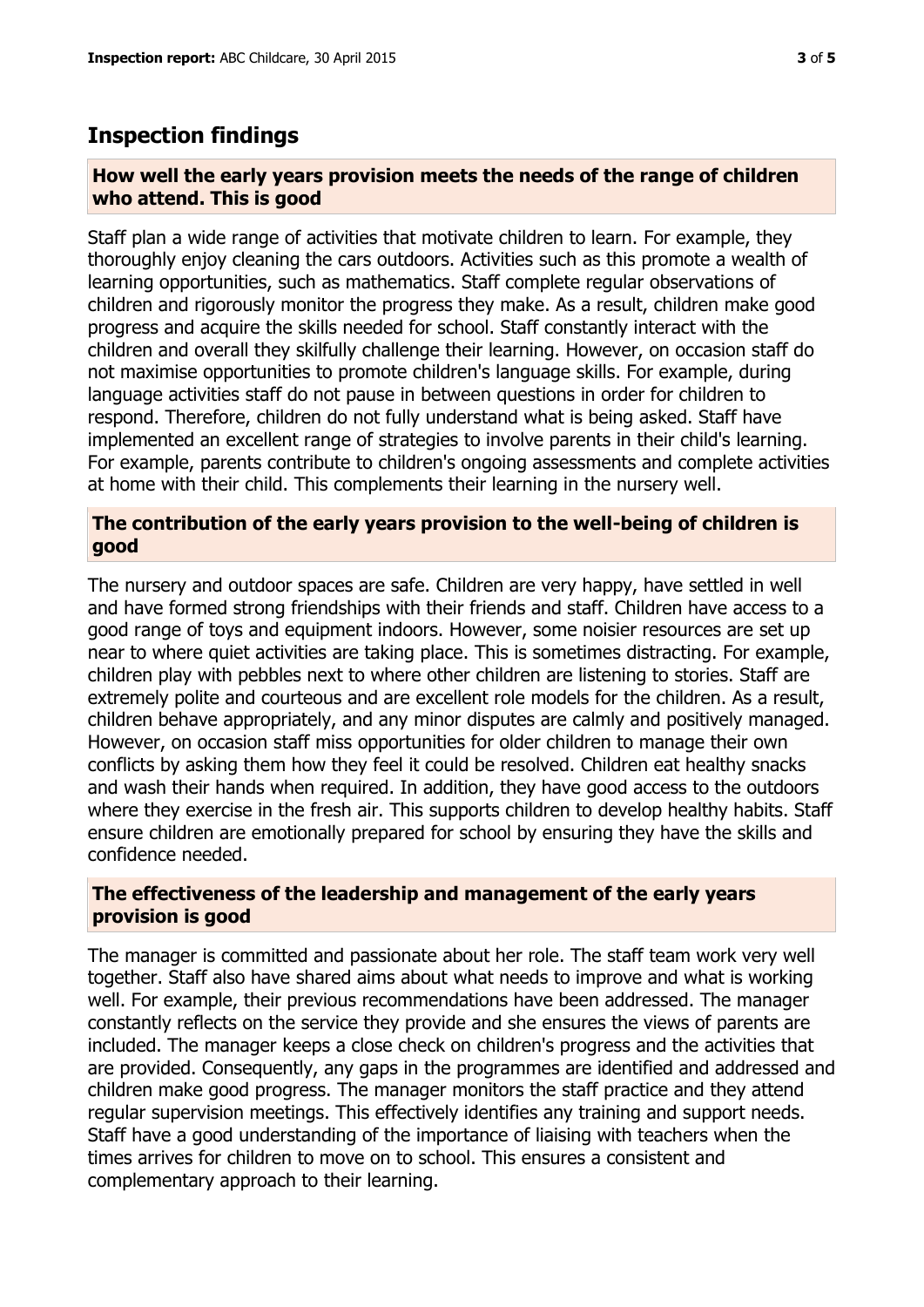# **Setting details**

| Unique reference number       | EY379185                  |  |
|-------------------------------|---------------------------|--|
| <b>Local authority</b>        | Wigan                     |  |
| <b>Inspection number</b>      | 858523                    |  |
| <b>Type of provision</b>      |                           |  |
| <b>Registration category</b>  | Childcare - Non-Domestic  |  |
| <b>Age range of children</b>  | $2 - 11$                  |  |
| <b>Total number of places</b> | 21                        |  |
| Number of children on roll    | 61                        |  |
| <b>Name of provider</b>       | <b>ABC Pre-School Ltd</b> |  |
| Date of previous inspection   | 28 April 2009             |  |
| <b>Telephone number</b>       | 01942 245 218             |  |

ABC Childcare was registered in 2008 and operates from a children's centre in Ince, Wigan. The nursery employs six members of childcare staff. Of these, all hold appropriate early years qualifications at levels 2 to 5. The nursery opens from Monday to Friday term time only. Pre-school sessions are from 9am until 3pm. The out-of-school club sessions are from 3.15pm until 6pm. The nursery provides funded early education for two-, threeand four-year-old children.

This inspection was carried out by Ofsted under sections 49 and 50 of the Childcare Act 2006 on the quality and standards of provision that is registered on the Early Years Register. The registered person must ensure that this provision complies with the statutory framework for children's learning, development and care, known as the Early Years Foundation Stage.

Any complaints about the inspection or the report should be made following the procedures set out in the guidance 'Complaints procedure: raising concerns and making complaints about Ofsted', which is available from Ofsted's website: www.gov.uk/government/organisations/ofsted. If you would like Ofsted to send you a copy of the guidance, please telephone 0300 123 4234, or email enquiries@ofsted.gov.uk.